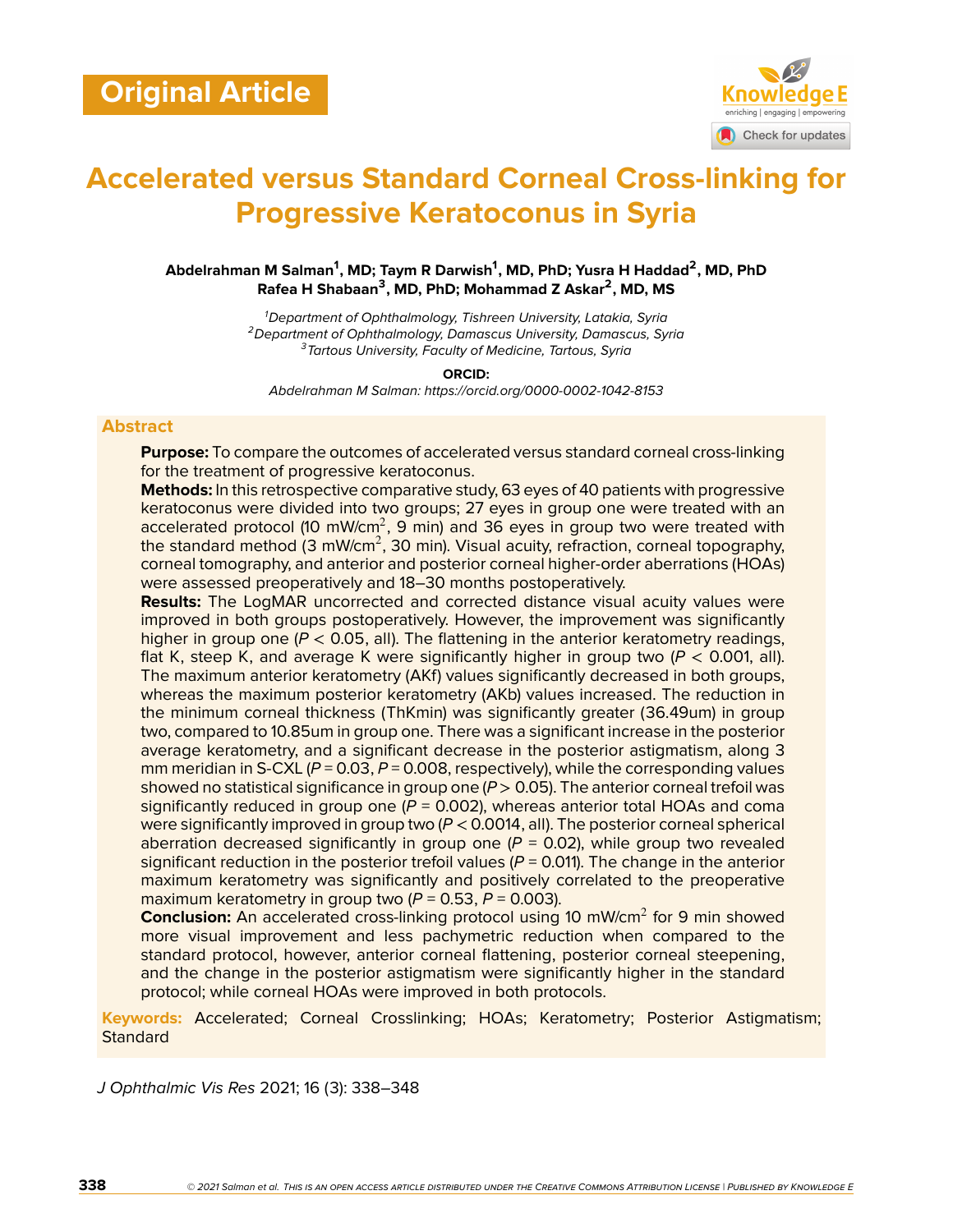#### **INTRODUCTION**

Corneal cross-linking was first introduced by Wollensask et al in 2003.<sup>[\[1](#page-9-0)]</sup> Zhang et al demonstrated that the term "collagen crosslinking" is misleading, as the actual cross-links, induced by interaction of ultraviolet A (UVA) and riboflavin, occurs between the amino terminals of the collagen side chains and the proteoglycans of the extracellular matrix and not between and within the collagen fibers.<sup>[\[2\]](#page-9-1)</sup> The standard corneal cross-linking (S-CXL) reported by Wollensask et al depends on using 3 mW/cm $^2$  fluence for 30 min to achieve a total irradiance of 5.4 J/cm $^2$ .[[1](#page-9-0)] More recently, a variety of CXL protocols – in term of fluency, time, epithelial integrity, and different indications for  $CXL$  – have been introduced.<sup>[[3](#page-9-2)-[5](#page-9-3)]</sup> The accelerated corneal cross-linking (A-CXL) uses high energy (up to 30 mW/cm<sup>2</sup>) for shorter time (3–10 min). Bunsen-Rosoe law of reciprocity states that an increased intensity coupled with reduced exposure time theoretically delivers a total dose to the tissue equivalent to that applied in standard treatment.<sup>[\[6\]](#page-9-4)</sup> Evaluations of the difference of the outcomes between S-CXL and A-CXL and their impact on the anterior corneal flattening, hyperopic shift, astigmatism, and corneal thinning have gained a particular importance for the refractive surgeons in choosing the CXL protocol to combine with other refractive surgery procedure.<sup>[[7](#page-9-5)-9]</sup>

In this study, we aimed to compare the visual outcomes, topographic parameters, and corneal higher-order aberrations (HOAs) values (anterior and posterior) of an A-CXL 10 mW/cm<sup>2</sup>, 9 min and the standard CXL protocol using 3 mW/cm $^2$ , 30 min.

#### **METHODS**

This study was approved by the Research Ethics Committee of Tishreen University in accordance

#### **Correspondence to:**

Abdelrahman M Salman, MD. Honorary Clinical Lecturer at Tishreen University, Scientific Director of Tartous Specialist Eye Center, Tartous, Syria P.O. Box: 25. E-mail: abd.r.salman10@gmail.com

Received: 18-07-2020 Accepted: 29-04-2021

**Access this article online Website:** <https://knepublishing.com/index.php/JOVR> **DOI:** 10.18502/jovr.v16i3.9430

with the tenets of the Declaration of Helsinki. Informed consent, in Arabic language, was obtained from all patients over 18 years or their guardians if under 18 at the time of cross-linking. A retrospective, comparative study was performed at the Department of Ophthalmology, Tishreen University Hospital, Syria. All patients who underwent epithelium-off corneal cross-linking between January 2016 and February 2017 were recruited. Sixty-three eyes of 40 patients were included in this analysis. Patients in whom bilateral cross-linking was performed and underwent different types of procedure (A-CXL vs S-CXL) were included to avoid inter-eye correlation. Subjects were divided into two groups: 27 eyes in group one were treated with A-CXL and 36 eyes of group two underwent S-CXL. Diagnosis of keratoconus was made if (a) there was irregular cornea determined by distorted keratometry mires or distortion of the dilated retinoscopic reflex (or combination of these) in addition to (b) at least two of the following topographic/tomographic findings: abnormal posterior ectasia, abnormal thickness distribution, or symmetry index front  $(SIf) > 1.17$  D; or one of the following slit-lamp findings: Vogt striae, 2-mm arc of Fleisher ring, or corneal scaring consistent with keratoconus.<sup>[\[10](#page-9-7)]</sup> Progression of keratoconus was defined as: at least 1 diopter increase in the anterior maximum keratometry (AKf) or in the manifest refraction spherical equivalent (MRSE), decrease of 5% in the minimum pachymetry, or loss of at least two lines of the corrected distance visual acuity (CDVA) during the past 12 months. Patients under 18 years were cross-linked without waiting for progression. $[11]$  $[11]$ Patients who had preoperative pachymetry < 400 µm, previous ocular surgery, corneal scar, pregnancy, lactation, herpetic keratitis, or dry eye were excluded. All patients had comprehensive ocular examination, including the measurement of uncorrected distance visual acuity (UDVA) and CDVA, manifest refraction, slit lamp examination, and funduscopy. Topographic and tomographic measurement, as well as corneal total HOAs,

This is an open access journal, and articles are distributed under the terms of the Creative Commons Attribution-NonCommercial-ShareAlike 4.0 License, which allows others to remix, tweak, and build upon the work non-commercially, as long as appropriate credit is given and the new creations are licensed under the identical terms.

**How to cite this article:** Salman AM, Darwish TR, Haddad YH, Shabaan RH, Askar MZ. Accelerated versus Standard Corneal Cross-linking for Progressive Keratoconus in Syria. J Ophthalmic Vis Res 2021;16:338–348.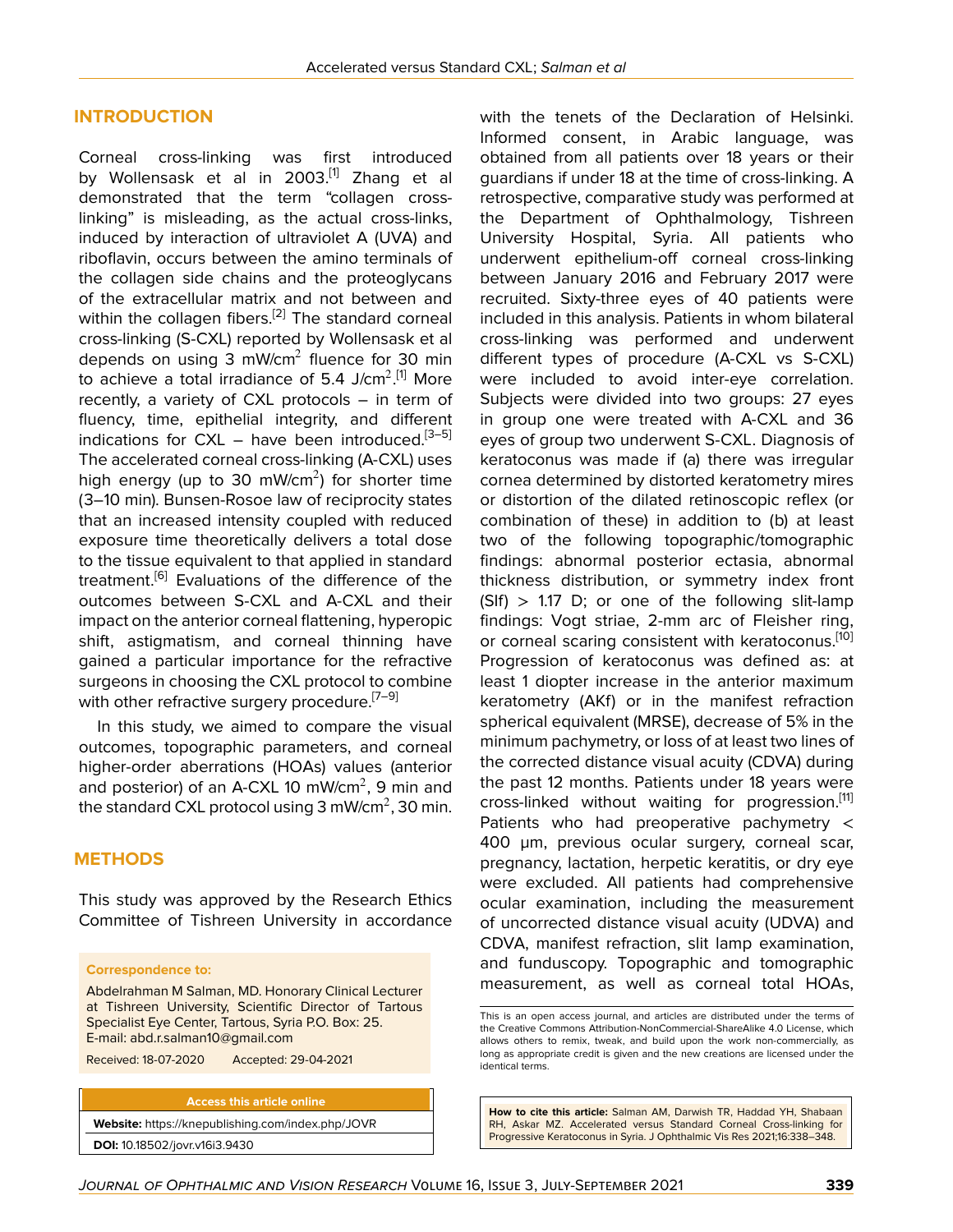coma, trefoil, and spherical aberrations (anterior and posterior at 6 mm optical zone) were obtained by Placido Scheimpflug-tomographer, Sirius (CSO, Italy). These investigations were carried out in all patients preoperatively and 18–30 months postoperatively. Visual acuity was converted to LogMAR units. All patients were instructed to discontinue the use of hard or soft contact lenses, for at least three and one weeks, respectively, prior to their examination and CXL.

### **Surgical Technique**

The "epi-off" CXL technique was used in both groups. Topical proparacaine hydrochloride 0.5% (Proparacaine Rama, Rama Pharma, Syria) anesthetic eye drops were administrated every 3 min starting 10–15 min before surgery. The central corneal epithelium (8–9 mm) was removed using blunt spatula and dry sponge, without alcohol assistance. Riboflavin with dextran (0.1% riboflavin in 20% dextran, Medicross, Germany) solution was instilled every 3 min for 60 min, starting 30 min before irradiance and continuing for 30 min during the irradiance, in S-CXL group. In A-CXL group, riboflavin was instilled every 2 min for 29 min, starting 20 min before irradiance and continuing for 9 min during the UVA irradiance. The irradiance was commenced after saturation of the anterior chamber with riboflavin. This was inspected by slit-lamp examination as fluorescence within the anterior chamber. In S-CXL group, eyes were treated with UV-X (Peschke Meditrade Gmbh, Hueneberg, Switzerland) system; 3 mW/cm<sup>2</sup> was applied for 30 min to achieve the total energy of 5.4 J/cm<sup>2</sup>. Eyes of the A-CXL group were irradiated with the Vega C.B.M-X Linker (CSO, Italy) using the A-CXL 10 mW/cm $^2$  for 9 min to reach the same total energy. After UVA irradiance, the corneal surface was irrigated with balanced salt solution and soft contact lens was applied for 3–4 days. Topical moxifloxacin 0.5% (Megamox, Rama Pharma, Syria) eye drop was prescribed four times daily for one week and topical fluorometholone 0.1% (Methouflor 0.1%, Diamond Pharma, Syria) eye drop was applied four times daily for two weeks, which was then tapered to twice daily for two weeks.

#### **Statistical Analysis**

Statistical Package for Social Sciences Software version 20 (SPSS, INC, Chicago, IL, USA) was

applied. Data were expressed as mean  $\pm$  standard deviation (SD). Two samples independent *T*-test and paired *T*-test were applied for normally distributed variables, while non-parametric test was used if a paired *T*-test was applied to compare the postoperative with the baseline outcomes. *P*value < 0.05 was considered significant.

#### **RESULTS**

#### **Baseline Characteristics**

Sixty-three eyes of 40 patients were included in this study. Of these, 27 eyes of 15 patients (9 females, 18 males, mean age;  $23.13 \pm 7.72$  years) underwent A-CXL and 36 eyes of 25 patients (24 females, 12 males, mean age;  $23.4 \pm 7.37$ years) underwent S-CXL. There was no significant difference between the two groups in terms of demographic, UDVA, CDVA, MRSE, topography, pachymetry, and corneal HOAs except for anterior trefoil values,  $0.94 \pm 48$  µm in A-CXL group versus 0.64  $\pm$  0.41 µm in S-CXL ( $P = 0.011$ ). Females were significantly higher in A-CXL group  $(P = 0.009)$ [Tables 1 and 4].

# **Visual, Refractive, and Anterior Keratometry Outcomes**

The UDVA and CDVA values were significantly improved postoperatively compared with baseline in A-CXL group (*P* < 0.05). In S-CXL, the UDVA and CDVA values were improved but the improvement did not reach statistical significance (*P* > 0.05). In terms of mean MRSE, there was a nonsignificant myopic shift in group one, and significant hyperopic shift in group two (A-CXL: 0.28 D, *P* = 0.65; S-CXL: –0.47 D, *P* = 0.05). Both groups had slight reduction in the Sim cylinder values postoperatively (A-CXL: –0.14 D, *P* = 0.39, S-CXL: –0.22 D, *P* = 0.08). K1, K2, and Avg K did not show significant change in A-CXL group (0.19 D, –0.11 D, –0.04 D, respectively)  $(P \ge 0.2,$  all), while the corresponding values were significantly decreased in S-CXL group (K1: 1.47 D, K2: 1.21 D, Avg K: 1.34 D, *P* < 0.001, all). AKf (maximum anterior keratometry) values were significantly reduced in both groups (A-CXL; 0.8 D, *P* = 0.03, S-CXL; 1.93 D, *P* = 0.001) [Table 2].

The change in Snellen CDVA in both groups was as follows: in the A-CXL group, 39.13% and in the S-CXL group, 29.41% gained one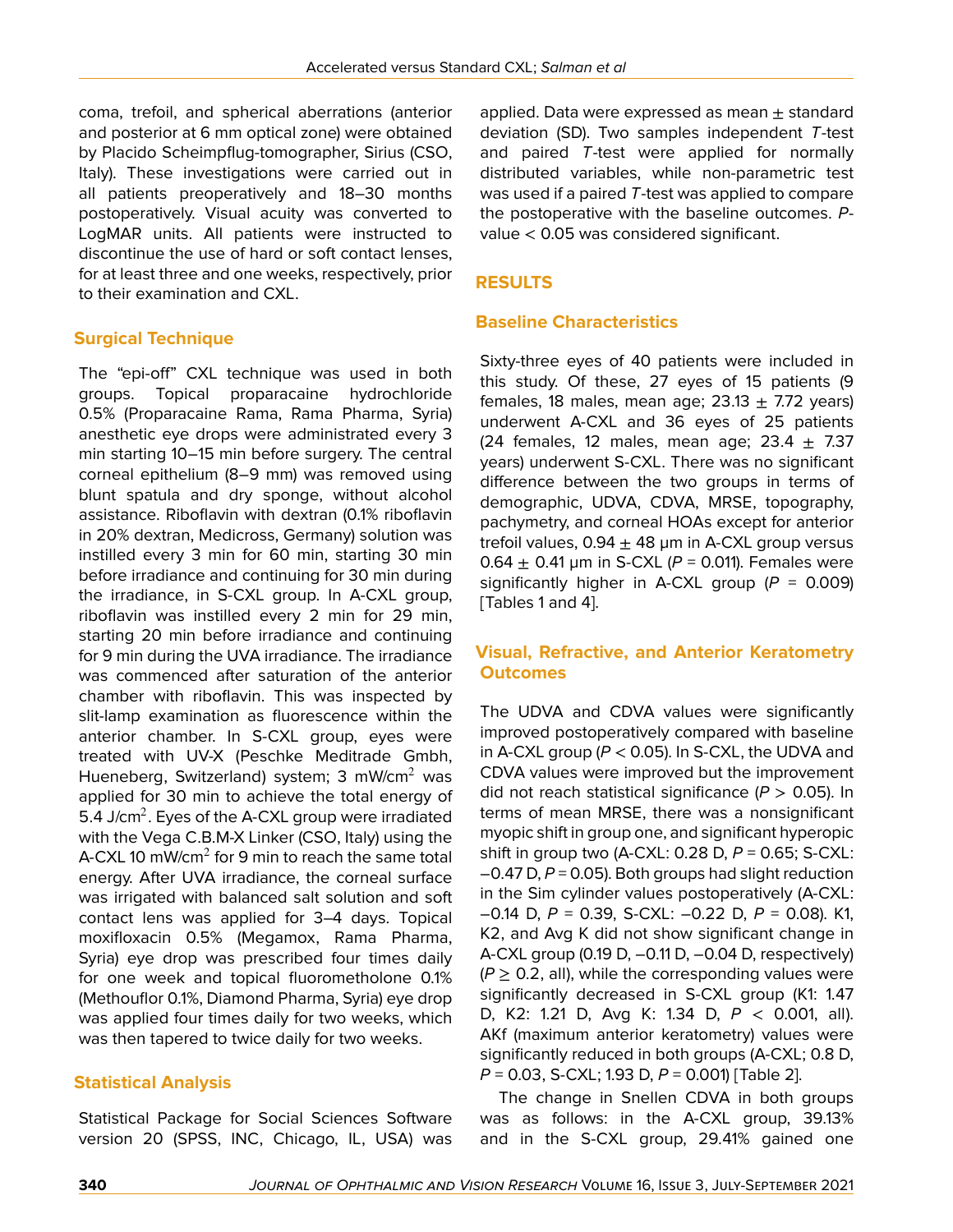| <b>Table 1.</b> Patient characteristics at baseline |  |  |
|-----------------------------------------------------|--|--|
|-----------------------------------------------------|--|--|

| <b>Treatment type</b> |           |                   |                 |                |         |  |  |
|-----------------------|-----------|-------------------|-----------------|----------------|---------|--|--|
|                       |           | <b>Tech 9 min</b> | Tech 30 min     |                |         |  |  |
| $N$ (%)               |           |                   |                 |                |         |  |  |
| No. of subjects       |           | 15 (37.5)         | 25(62.5)        |                |         |  |  |
| No. of eyes           |           | 27 (42.86)        | 36 (57.14)      |                |         |  |  |
|                       |           |                   |                 | <b>Total</b>   | P-value |  |  |
| Sex, n (%)            | M         | 18 (66.67)        | 12 (33.33)      | 30 (47.62)     | 0.009   |  |  |
|                       | F         | 9(33.33)          | 24 (67.67)      | 33 (52.38)     |         |  |  |
| Eye, $n$ (%)          | OD        | 16 (59.26)        | 19 (52.78)      | 35 (55.56)     | 0.608   |  |  |
|                       | <b>OS</b> | 11 (40.74)        | 17 (47.22)      | 28 (44.44)     |         |  |  |
| Age, mean $\pm$ SD    |           | $23.13 \pm 7.72$  | $23.4 \pm 7.37$ | $23.3 \pm 7.4$ | 0.9138  |  |  |

P, paired test; Values in bold are significant (*P* < 0.05)

line postoperatively. The corresponding values were 4.35% and 14.71% regarding the gain of two or more lines, respectively. In the A-CXL group, 8.7% and in the S-CXL group, 5.88% lost one line. The corresponding figures were 0.0% and 17.65% in terms of the loss of two or more lines, respectively. Totally, 47.83% of eyes in the A-CXL group and 32.35% in the S-CXL group displayed no change [Figure 1].

#### **Pachymetry, Posterior Corneal Keratometry, and Astigmatism Outcomes**

The minimum corneal thickness was reduced 10.85 µm in the A-CXL group and 36.49 µm in the S-CXL group  $(P = 0.029$  and  $P = 0.002$ , respectively). The baseline values of AKb (the steepest point of the posterior surface) increased from 77.08 D to 79.25 D in the A-CXL group, and from 78.08 D to 80.08 D in the S-CXL group. The average posterior keratometry Avg K(bck) along 3- and 5-mm back meridians were not significantly changed in the A-CXL group  $(P > 0.9,$  all), while they significantly increased (representing posterior steepening) in the S-CXL group (*P* < 0.05, all). The posterior corneal astigmatism (PCA) did not significantly change along the corresponding meridians in the A-CXL group (*P* > 0.5, all). In the S-CXL group, PCA values decreased (absolute values increased) significantly in the 3- and 5-mm meridians  $(P < 0.009$ , all) [Table 3].

# **Anterior and Posterior Corneal Higher-order Aberrations Outcomes**

In the A-CXL group, the anterior trefoil was significantly decreased  $(P = 0.0024)$ , whereas total HOAs, coma, and spherical aberrations showed no statistically significant difference (*P* > 0.05, all). The anterior total HOAs and coma aberrations were significantly improved in the S-CXL group  $(P = 0.0008$  and  $P = 0.001$ , respectively), while the trefoil and the spherical aberrations revealed nonsignificant change  $(P > 0.02,$  all). There was a significant reduction in the posterior spherical aberration values  $(P = 0.0027)$  in the A-CXL group; while the posterior total HOAs, trefoil, and coma did not significantly change  $(P > 0.01,$  all). The total HOAs, coma, and spherical aberrations were not significantly changed in the S-CXL group (*P* > 0.014, all), while the trefoil significantly decreased (*P* = 0.014) [Table 4].

#### **Correlation Analysis Outcomes**

Both groups revealed no significant correlation between the preoperative measurements (UDVA, CDVA, and ThKMin) and the change in AKf values at the follow-up. However, the change in AKf was significantly and positively correlated to the preoperative AKf in group two  $(R = 0.53, P = 0.003)$ [Table 5].

The mean difference for each parameter from baseline and final follow-up time were compared in both groups. The changes were not statistically significant between the two groups, except for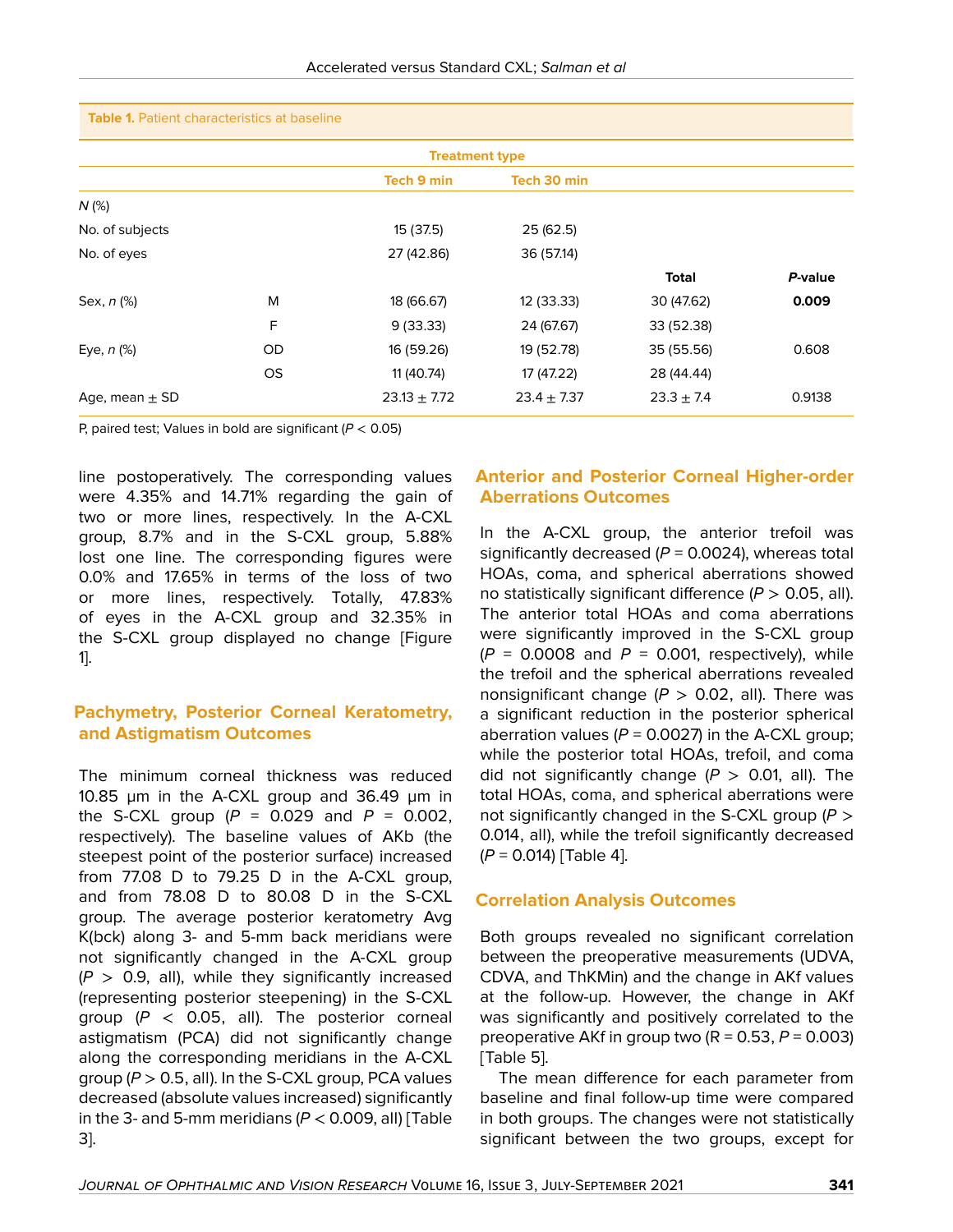|                      |               | Tech 9 min ( $n = 27$ ) |           |             | Tech 30 min ( $n = 36$ ) |         |
|----------------------|---------------|-------------------------|-----------|-------------|--------------------------|---------|
|                      |               | <b>Mean</b>             | Std. Dev. | <b>Mean</b> | Std. Dev.                | P-value |
| <b>UDVA (LogMAR)</b> | Preoperative  | 0.66                    | 0.46      | 0.57        | 0.37                     | 0.3433  |
|                      | Postoperative | 0.52                    | 0.41      | 0.50        | 0.36                     | 0.8176  |
|                      | Mean change   | 0.14                    | 0.20      | 0.07        | 0.26                     | 0.2825  |
|                      | $P^*$ value   | 0.0029                  |           | 0.11        |                          |         |
| CDVA (LogMAR)        | Preoperative  | 0.32                    | 0.27      | 0.32        | 0.23                     | 0.8333  |
|                      | Postoperative | 0.27                    | 0.21      | 0.29        | 0.23                     | 0.7371  |
|                      | Mean change   | 0.06                    | 0.11      | 0.03        | 0.20                     | 0.5167  |
|                      | $P^*$ value   | 0.03                    |           | 0.37        |                          |         |
| MRSE (D)             | Preoperative  | $-2.49$                 | 2.89      | $-1.76$     | 1.04                     | 0.1623  |
|                      | Postoperative | $-2.78$                 | 3.65      | $-1.29$     | 1.71                     | 0.042   |
|                      | Mean change   | 0.28                    | 2.99      | $-0.47$     | 1.33                     | 0.2004  |
|                      | $P^*$ value   | 0.65                    |           | 0.05        |                          |         |
| Topo Cyl (D)         | Preoperative  | $-3.24$                 | 1.81      | $-2.83$     | 1.39                     | 0.2531  |
|                      | Postoperative | $-3.10$                 | 1.39      | $-2.61$     | 1.25                     | 0.1716  |
|                      | Mean change   | $-0.14$                 | 0.77      | $-0.22$     | 0.71                     | 0.695   |
|                      | $P^*$ value   | 0.39                    |           | 0.08        |                          |         |
| K1(D)                | Preoperative  | 44.91                   | 0.34      | 45.50       | 3.08                     | 0.3498  |
|                      | Postoperative | 44.73                   | 0.35      | 44.03       | 2.57                     | 0.2426  |
|                      | Mean change   | 0.19                    | 0.14      | 1.47        | 1.54                     | 0.0001  |
|                      | $P^*$ value   | 0.20                    |           | < 0.0001    |                          |         |
| K2 (D)               | Preoperative  | 48.44                   | 2.38      | 48.21       | 3.12                     | 0.8272  |
|                      | Postoperative | 48.55                   | 3.06      | 47.00       | 2.77                     | 0.0431  |
|                      | Mean change   | $-0.11$                 | 1.39      | 1.21        | 1.20                     | 0.0002  |
|                      | $P^*$ value   | 0.69                    |           | < 0.0001    |                          |         |
| Avg K (D)            | Preoperative  | 46.83                   | 2.08      | 46.80       | 3.01                     | 0.9575  |
|                      | Postoperative | 46.86                   | 2.61      | 45.46       | 2.55                     | 0.0403  |
|                      | Mean change   | $-0.04$                 | 1.99      | 1.34        | 1.31                     | 0.0019  |
|                      | $P^*$ value   | 0.9211                  |           | < 0.0001    |                          |         |
| AKf(D)               | Preoperative  | 55.04                   | 4.09      | 54.78       | 3.84                     | 0.7238  |
|                      | Postoperative | 54.24                   | 4.61      | 52.84       | 3.31                     | 0.0531  |
|                      | Mean change   | 0.80                    | 1.39      | 1.93        | 2.73                     | 0.1205  |
|                      | $P^*$ value   | 0.0312                  |           | 0.0011      |                          |         |

#### **Table 2.** Visual, refractive, and anterior keratometric outcomes

UDVA, uncorrected distance visual acuity; CDVA, corrected distance visual acuity; MRSE, manifest refraction spherical equivalent; Cyl, sim cylinder value; K1, flat keratometry; K2, steep keratometry; AvgK, anterior average keratometry; AKf, apical keratoscopy front; D, diopter

P, Paired test; P\*, student's test; Values in bold are significant (*P* < 0.05)

ThKmin, Sim keratometry (K1, K2, KAvg), KAvg (bck, 5), anterior total HOAs, trefoil and coma, and

posterior total HOAs and trefoil (*P* < 0.05, for all) [Tables 2–4].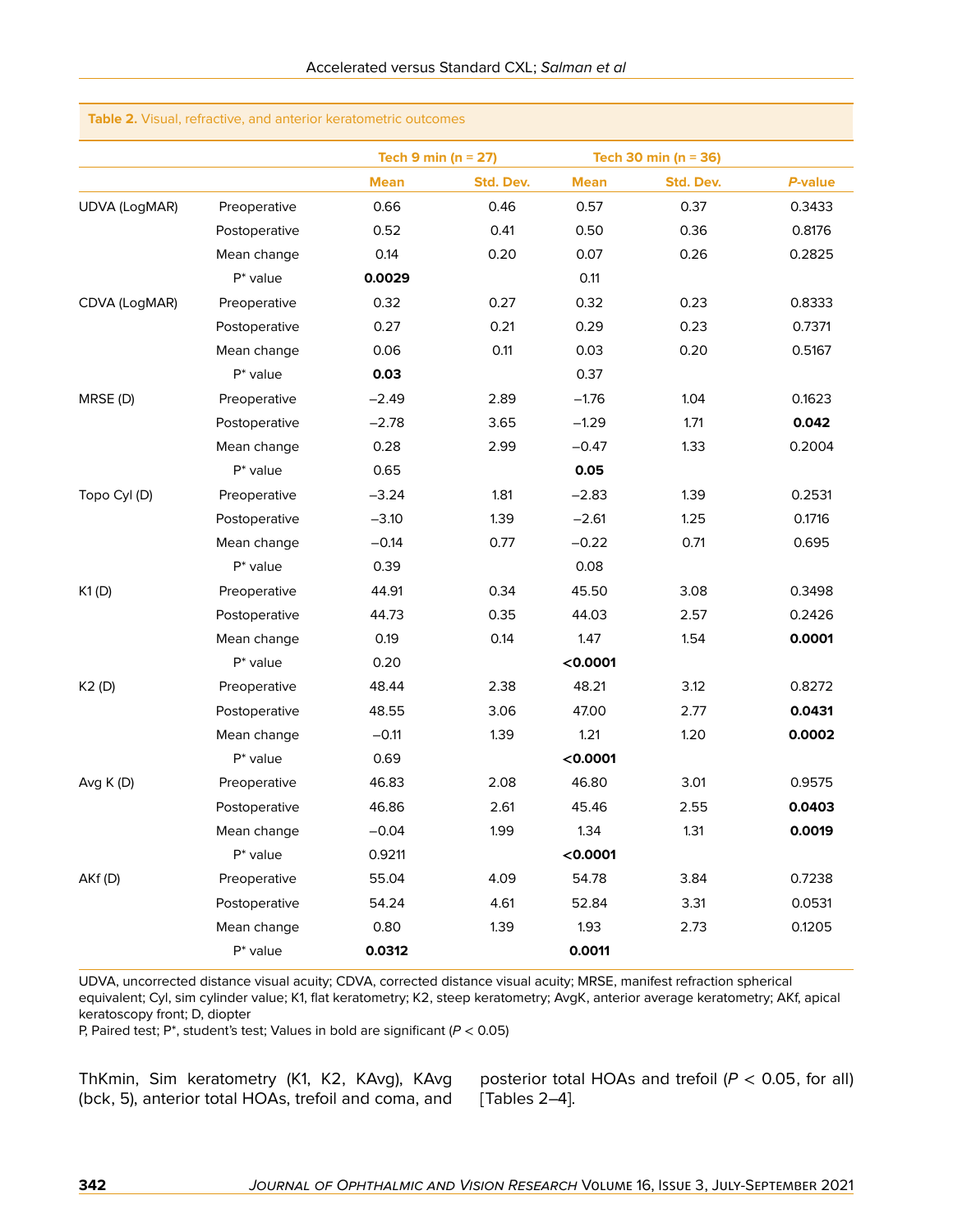|                   |               | Tech 9 min ( $n = 27$ ) |           |             | Tech 30 min ( $n = 36$ ) |         |
|-------------------|---------------|-------------------------|-----------|-------------|--------------------------|---------|
|                   |               | <b>Mean</b>             | Std. Dev. | <b>Mean</b> | Std. Dev.                | P-value |
| ThkMin (µm)       | Preoperative  | 436.54                  | 26.51     | 449.46      | 33.81                    | 0.1062  |
|                   | Postoperative | 425.69                  | 27.55     | 412.97      | 47.23                    | 0.2252  |
|                   | Mean change   | 10.85                   | 22.05     | 36.49       | 51.07                    | 0.0198  |
|                   | $P^*$ value   | 0.02                    |           | 0.0002      |                          |         |
| AKb (D)           | Preoperative  | 77.08                   | 7.69      | 78.69       | 8.74                     | 0.9647  |
|                   | Postoperative | 79.25                   | 8.33      | 81.08       | 9.56                     | 0.6893  |
|                   | Mean change   | $-2.17$                 | 4.01      | $-2.39$     | 9.73                     | 0.93    |
|                   | $P^*$ value   | 0.0406                  |           | 0.2315      |                          |         |
| AvgK (bck, 3) (D) | Preoperative  | $-7.22$                 | 0.70      | $-7.03$     | 0.86                     | 0.5818  |
|                   | Postoperative | $-7.20$                 | 0.94      | $-6.66$     | 1.29                     | 0.0731  |
|                   | Mean change   | $-0.02$                 | 0.66      | $-0.36$     | 0.97                     | 0.1276  |
|                   | $P^*$ value   | 0.9131                  |           | 0.0386      |                          |         |
| AvgK (bck, 5) (D) | Preoperative  | $-6.97$                 | 0.48      | $-6.88$     | 0.74                     | 0.787   |
|                   | Postoperative | $-6.97$                 | 0.61      | $-6.59$     | 0.93                     | 0.0637  |
|                   | Mean change   | 0.00                    | 0.42      | $-0.29$     | 0.60                     | 0.0436  |
|                   | $P^*$ value   | 0.9609                  |           | 0.011       |                          |         |
| Cyl (back, 3) (D) | Preoperative  | $-0.92$                 | 1.20      | $-1.09$     | 0.53                     | 0.3278  |
|                   | Postoperative | $-1.36$                 | 0.74      | $-2.19$     | 2.12                     | 0.1088  |
|                   | Mean change   | 0.44                    | 1.25      | 1.10        | 2.18                     | 0.186   |
|                   | $P^*$ value   | 0.1045                  |           | 0.0086      |                          |         |
| Cyl (back, 5) (D) | Preoperative  | $-0.71$                 | 0.82      | $-0.88$     | 0.55                     | 0.7552  |
|                   | Postoperative | $-1.21$                 | 1.22      | $-1.79$     | 2.11                     | 0.2665  |
|                   | Mean change   | 0.50                    | 1.32      | 0.91        | 1.85                     | 0.3643  |
|                   | $P^*$ value   | 0.0819                  |           | 0.0092      |                          |         |
|                   |               |                         |           |             |                          |         |

**Table 3.** Pachymetry, posterior corneal keratometries, and astigmatism outcomes

ThiKMin, minimum corneal thickness; AKb, apical kertoscopy back; AvgK (bck, 3), average keratometry along 3 mm back meridian; AvgK (bck, 5), average keratometry along 5 mm back meridian; Cyl (bck, 3), cylinder value along 3 mm back meridian; Cyl (bck, 5), cylinder value along 5 mm back meridian; D, diopter

P, Paired test; P\*, student's test; Values in bold are significant (*P* < 0.05)

### **DISCUSSION**

Several studies have revealed that both A-CXL and S-CXL are effective in halting the progression of keratoconus.<sup>[\[12](#page-9-9), [13\]](#page-9-10)</sup> Tomita et al published the first article comparing the standard and accelerated protocols.<sup>[[14](#page-9-11)]</sup> They reported no significant difference in the mean UDVA and CDVA, keratometric readings, or the postoperative MRSE values. In contrast, we found improvement in the logMAR visual acuity in both groups. The UDVA and CDVA significantly improved (0.14, *P*  $= 0.002$  and 0.06,  $P = 0.03$ , respectively) in the

A-CXL group, compared to 0.07, *P* = 0.11 and 0.03, *P* = 0.37, respectively, in the S-CXL group. There was no statistically significant difference between the two groups. However, 12 eyes of the A-CXL group lost two lines of the Snellen DCVA at three month postoperatively. The reduction in visual acuity at this stage was attributed to the increase in the corneal HOAs and the decrease in the contrast sensitivity. Ghanavati et al stated that increased corneal HOAs and decreased contrast sensitivity were the factors responsible for deceased visual acuity at the early postoperative period after cross-linking.<sup>[\[15\]](#page-9-12)</sup> Fortunately, none of the eyes treated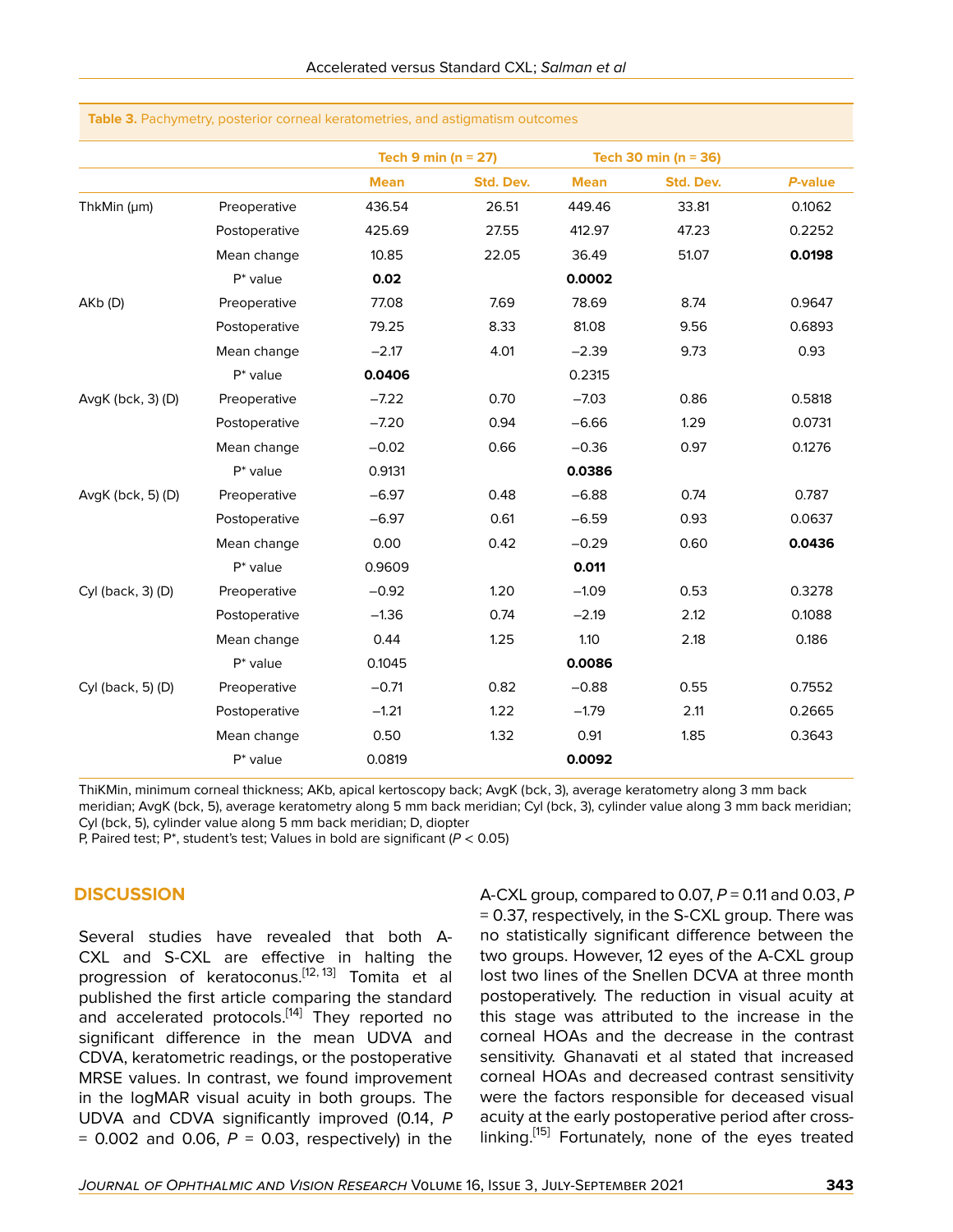### **Table 4.** Anterior and posterior corneal HOAS outcomes

|                                |               |             | Tech 9 min ( $n = 27$ ) |             | Tech 30 min ( $n = 36$ ) |         |
|--------------------------------|---------------|-------------|-------------------------|-------------|--------------------------|---------|
|                                |               | <b>Mean</b> | Std. Dev.               | <b>Mean</b> | Std. Dev.                | P-value |
| Anterior corneal HOAs 6 mm     |               |             |                         |             |                          |         |
| Anterior total HOAS (RMS, µm)  | Preoperative  | 2.35        | 1.27                    | 2.62        | 1.30                     | 0.4248  |
|                                | Postoperative | 2.25        | 1.27                    | 2.16        | 1.13                     | 0.5737  |
|                                | Mean change   | 0.10        | 0.33                    | 0.46        | 0.73                     | 0.0269  |
|                                | $P^*$ value   | 0.1329      |                         | 0.0008      |                          |         |
| Trefoil (RMS, µm)              | Preoperative  | 0.94        | 0.48                    | 0.64        | 0.41                     | 0.0115  |
|                                | Postoperative | 0.82        | 0.50                    | 0.72        | 0.40                     | 0.399   |
|                                | Mean change   | 0.12        | 0.18                    | $-0.08$     | 0.42                     | 0.0269  |
|                                | $P^*$ value   | 0.0024      |                         | 0.2688      |                          |         |
| Coma (RMS, µm)                 | Preoperative  | 2.04        | 1.17                    | 2.26        | 1.31                     | 0.5091  |
|                                | Postoperative | 1.94        | 1.32                    | 1.82        | 1.13                     | 0.5074  |
|                                | Mean change   | 0.10        | 0.41                    | 0.44        | 0.74                     | 0.0433  |
|                                | $P^*$ value   | 0.2323      |                         | 0.0013      |                          |         |
| Spherical aberration (RMS, µm) | Preoperative  | 0.11        | 0.37                    | 0.05        | 0.45                     | 0.5833  |
|                                | Postoperative | 0.08        | 0.34                    | 0.01        | 0.38                     | 0.3639  |
|                                | Mean change   | 0.04        | 0.15                    | 0.04        | 0.31                     | 0.9096  |
|                                | $P^*$ value   | 0.2567      |                         | 0.4272      |                          |         |
| Posterior corneal HOAs 6 mm    |               |             |                         |             |                          |         |
| Posterior total HOAS (RMS, µm) | Preoperative  | 0.86        | 0.49                    | 1.19        | 1.00                     | 0.0923  |
|                                | Postoperative | 0.93        | 0.50                    | 0.90        | 0.57                     | 0.8215  |
|                                | Mean change   | $-0.07$     | 0.29                    | 0.28        | 0.84                     | 0.037   |
|                                | $P^*$ value   | 0.1912      |                         | 0.0636      |                          |         |
| Trefoil (RMS, µm)              | Preoperative  | 0.56        | 0.43                    | 0.69        | 0.61                     | 0.3604  |
|                                | Postoperative | 0.62        | 0.44                    | 0.46        | 0.33                     | 0.106   |
|                                | Mean change   | $-0.05$     | 0.27                    | 0.23        | 0.52                     | 0.0115  |
|                                | $P^*$ value   | 0.2944      |                         | 0.0146      |                          |         |
| Coma (RMS, µm)                 | Preoperative  | 0.38        | 0.21                    | 0.54        | 0.45                     | 0.052   |
|                                | Postoperative | 0.38        | 0.20                    | 0.44        | 0.26                     | 0.3425  |
|                                | Mean change   | 0.00        | 0.12                    | 0.10        | 0.40                     | 0.2003  |
|                                | $P^*$ value   | 0.8433      |                         | 0.1594      |                          |         |
| Spherical aberration (RMS, µm) | Preoperative  | $-0.05$     | 0.09                    | $-0.14$     | 0.27                     | 0.209   |
|                                | Postoperative | $-0.08$     | 0.07                    | $-0.14$     | 0.22                     | 0.106   |
|                                | Mean change   | 0.03        | 0.07                    | 0.00        | 0.24                     | 0.519   |
|                                | $P^*$ value   | 0.027       |                         | 0.9096      |                          |         |

HOAs, higher order aberrations; RMS, root mean square

P, Paired test; P\*, student's test; Values in bold are significant (*P* < 0.05)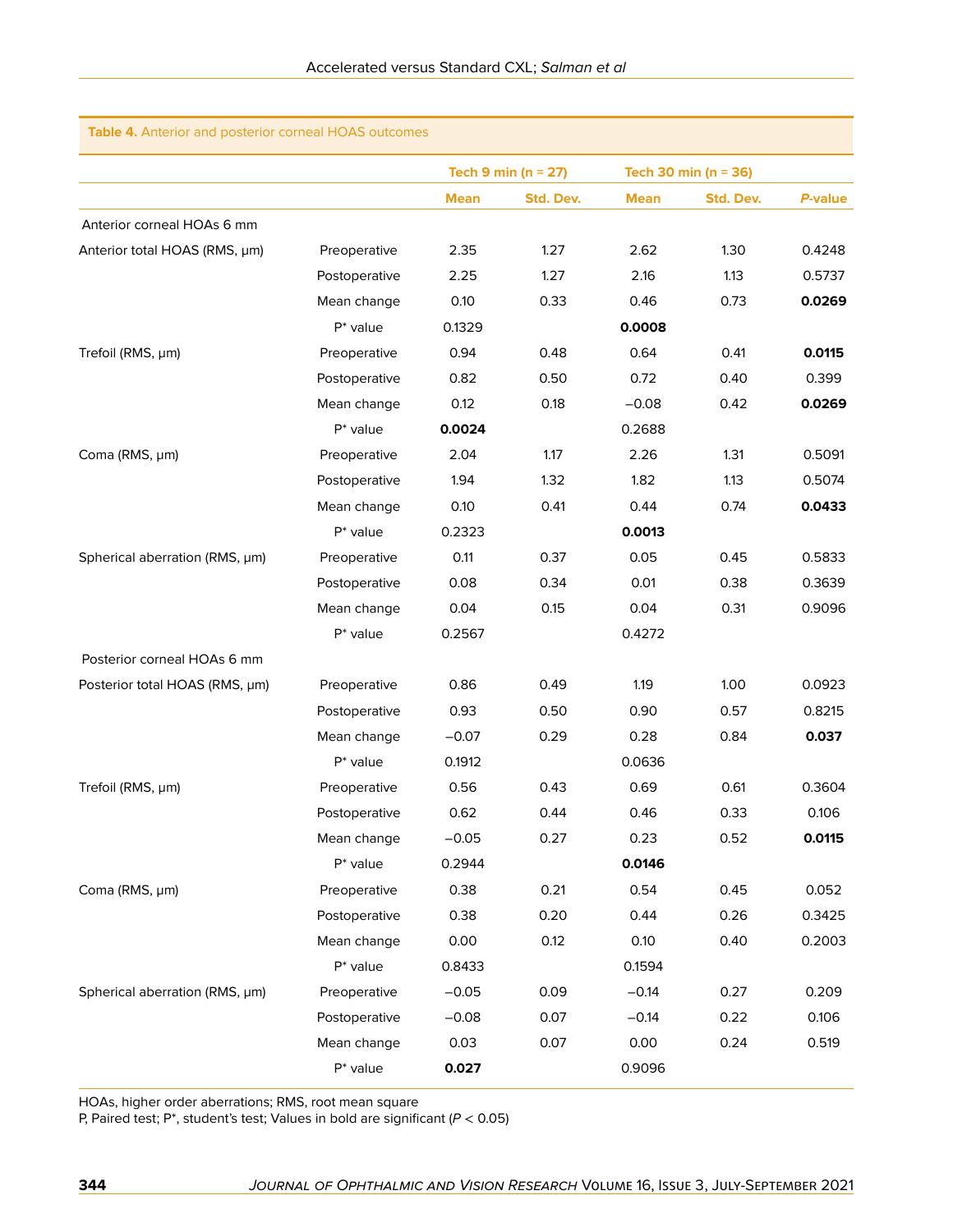| Table 5. Correlation between AKT Change at ionow-up and preoperative assessment variables |         |                   |                   |                      |                  |  |  |
|-------------------------------------------------------------------------------------------|---------|-------------------|-------------------|----------------------|------------------|--|--|
| <b>AKf change</b>                                                                         |         | <b>Preop UDVA</b> | <b>Preop CDVA</b> | <b>Preop ThiKMin</b> | <b>Preop AKf</b> |  |  |
| Tech 9 min                                                                                | R       | 0.3855            | 0.1228            | $-0.4321$            | $-0.2302$        |  |  |
|                                                                                           | P-value | 0.1265            | 0.6387            | 0.0832               | 0.374            |  |  |
| Tech 30 min                                                                               | R       | $-0.0207$         | 0.0845            | $-0.0711$            | 0.5365           |  |  |
|                                                                                           | P-value | 0.9182            | 0.6751            | 0.7246               | 0.0039           |  |  |

**Table 5.** Correlation between AKf Change at follow-up and preoperative assessment variables

UDVA, uncorrected distance visual acuity; CDVA, corrected distance visual acuity; ThiKMin, minimum corneal thickness; AKf, apical keratoscopy front

P, Student's test; Values in bold are significant (*P* < 0.05); R, correlation coefficient



**Figure 1.** corrected distance visual acuity changes after 9 and 30 min corneal cross-linking (Snellen).

with A-CXL lost two or more lines of Snellen CDVA at the final follow-up. However, this was not the case for the eyes treated with S-CXL, as six eyes lost two or more lines at the final examination. This could be explained by the significant persistent haze formation in four eyes and scar development in two eyes. Our study showed a slight myopic shift of the MRSE in the A-CXL group and significant hyperopic shift (O.47 D) in the S-CXL group, while Sim cylinder values were nonsignificantly reduced in both groups. Hashemi et al reported a significant reduction in keratometric readings in the S-CXL treated eyes but not in the A-CXL treated ones and concluded that the flattening effect was higher in the S-CXL group.[[16\]](#page-9-13) This is in agreement with our results. We found significant flattening in the mean flat, steep, and average keratometry values (1.47 D, 1.20 D, 1.99 D, respectively) with the S-CXL protocol, while the corresponding values did not show any statistically significantly deference in the

A-CXL group. The anterior maximum keratometry or K max, which is considered as the most sensitive indicator for KC progression,  $[17, 18]$  $[17, 18]$  $[17, 18]$  was significantly reduced after treatment in both A-CXL and S-CXL groups ( $P < 0.05$ , all). The mean ThKmin values decreased 10.85 µm in the A-CXL group compared to 36.49 µm in the S-CXL group. Shetty et al observed that the minimum thickness reduction was higher in the S-CXL group.<sup>[[19\]](#page-9-16)</sup> Greenstein et al suggested that the decrease in thickness was related to an increased compactness of the cross-linked cornea.<sup>[[20\]](#page-9-17)</sup> However, the marked reduction in corneal thickness after S-CXL in our study may represent a measurement artefact. Dependence on Scheimpfug-based pachymetric measurements was one of our study limitations. Anterior segment optical coherence tomography (AS-OCT) showed higher repeatability compared with Scheimpflug imaging devices in measuring the corneal thickness.<sup>[[21\]](#page-9-18)</sup>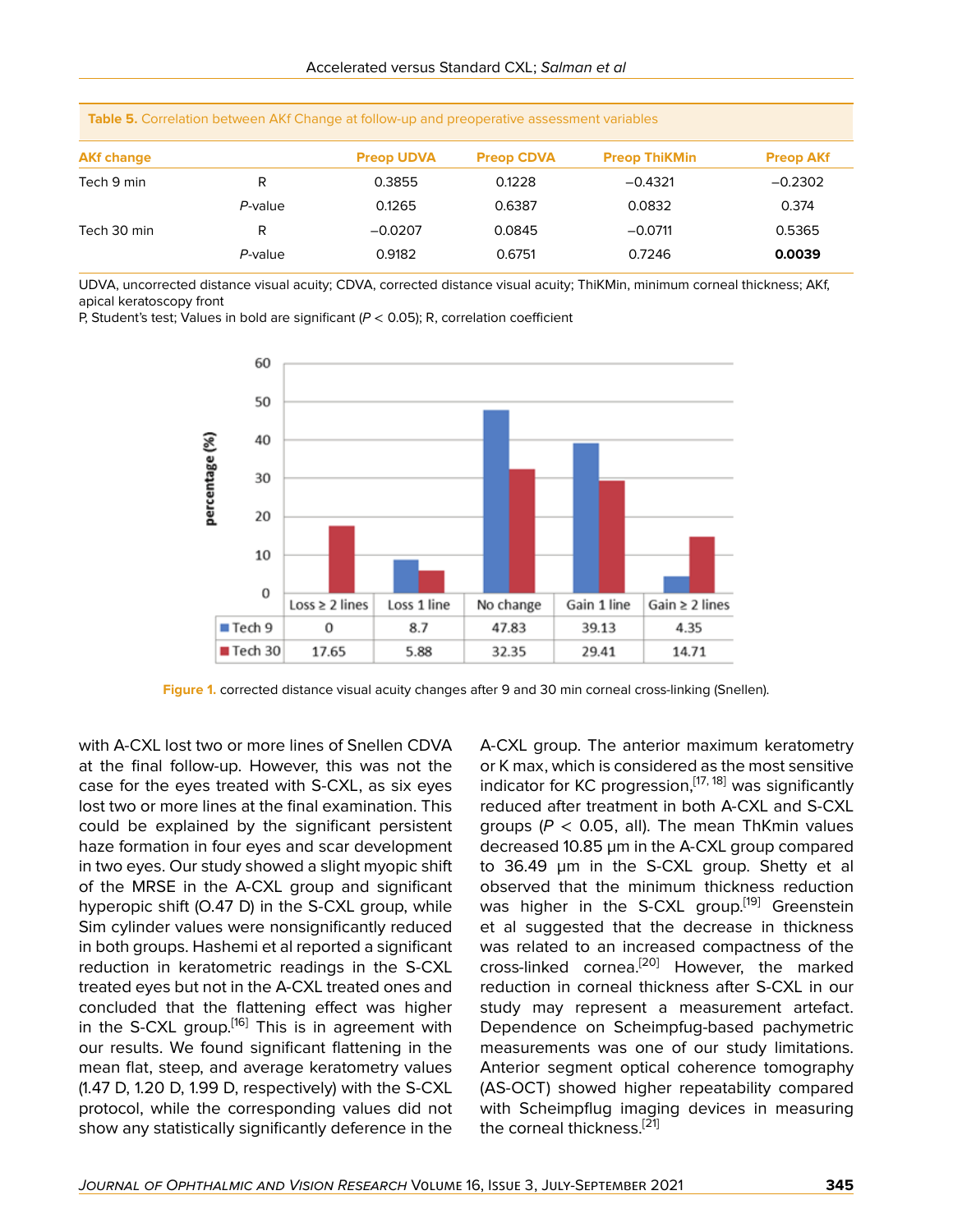Patients with KC are more likely to develop cataract at a younger age than normal subjects<sup>[\[22](#page-9-19)]</sup> and many of them will eventually require cataract surgery and toric intraocular lens implantation. Koch et al<sup>[[23](#page-9-20)]</sup> reported that neglecting PCA which is higher in KC patients compared to normal population[\[24](#page-9-21)] will lead to the overcorrection in eyes having with the rule astigmatism and the undercorrection in eyes with the against the rule astigmatism. Safarzadeh et al found a nonsignificant difference in PCA and a significant increase in the mean posterior maximum keratometry values after S-CXL treatment.<sup>[\[25](#page-9-22)]</sup> In contrast, we evaluated the changes of posterior astigmatism and posterior keratometry along the 3- and 5-mm meridians between the baseline and the postoperative follow-up in both groups. The Cyl (bck) values decreased (absolute values increased) nonsignificantly along with the studied meridians in the A-CXL group. While the decrease was significant in the S-CXL group. The difference in Cyl (bck) values along the 3-mm meridian was 0.44 D in the A-CXL (*P* = 0.1) and 1.10 D in the S-CXL (*P* = 0.0086) groups. The mean posterior keratometry AvgK (bck3) increased (absolute values decreased) nonsignificantly in the A-CXL group, while the increase was significant in the S-CXL group along the 3-mm meridian (0.02 D, *P* = 0.91; 0.36 D,  $P = 0.038$ , respectively). AKb values (the steepest point of the posterior surface) increased postoperatively, 2.17 D in the A-CXL group and 2.39 D in the S-CXL group. We hypothesize the difference in PCA outcomes between our study and the study by Safarzadeh et al can be attributed to the difference in the type of the topographer used, as Safarzadeh depended on Pentacam measurement. Although Pentacam and Sirius are both Scheimpfug-based tomographers, Sirius showed good to excellent repeatability<sup>[\[26](#page-9-23)[–28\]](#page-9-24)</sup> and was less affected than Pentacam by the post-CXL haze.<sup>[[29\]](#page-9-25)</sup> The increase in both the posterior mean and maximum keratometries represent increased posterior corneal steepening. Twa et al evaluated the corneal changes after 5,211 myopic LASIK procedures. They suggested that the posterior steepening is a response to the anterior flattening induced by myopic LASIK correction.<sup>[[30\]](#page-10-0)</sup> Kirgiz et al considered posterior corneal steepening as important as anterior corneal flattening for stabilizing the keratometric values and enhancing the visual acuity.<sup>[[31](#page-10-1)]</sup>

Recent studies have revealed increased spherical and coma aberrations in eyes with KC compared to normal population.<sup>[[32\]](#page-10-2)</sup> Greenstein et al reported significant improvement in the anterior corneal HOAs and coma after S-CXL treatment.[\[33\]](#page-10-3) However, they found no statistically significant difference in the posterior corneal HOAs. This is to some extent in agreement with our findings; anterior total HOAs and coma were significantly reduced (*P* < 0.0014, all), while posterior corneal trefoil was significantly deceased in the S-CXL group. Ozulken et al found significant difference in coma aberrations after 10 min at 9 mW/cm<sup>2</sup> UVA irradiance.<sup>[[34](#page-10-4)]</sup> In our study, anterior trefoil and posterior spherical aberrations values were significantly improved in the A-CXL group (*P* = 0.002 and *P* = 0.02, respectively). Ghanem et al concluded that the improvement in HOAs in KC patients is attributed to the flattening of the corneal apex caused by the CXL effect.<sup>[\[35\]](#page-10-5)</sup>

To the best of our knowledge, this the first study to compare the impact of different CXL protocols on the PCA. Lack of demarcation line depth measurements, low number of patients, and the retrospective design of the study were limiting factors in this study. Larger cohort studies to evaluate the effect of CXL on the orientation of the astigmatism and the correlation between the anterior and posterior astigmatism changes are needed.

In summary, we found that S-CXL resulted in significantly higher anterior corneal flattening, more increase in posterior steepening, further decrease in posterior astigmatism, and more reduction in the minimum thickness than the accelerated-CXL. However, both protocols showed improvement in the postoperative visual acuity and the corneal HOAs, but the improvement in the visual acuity was significantly higher in the A-CXL protocol.

# **Financial Support and Sponsorship**

Nil.

# **Conflicts of Interest**

There are no conflicts of interest.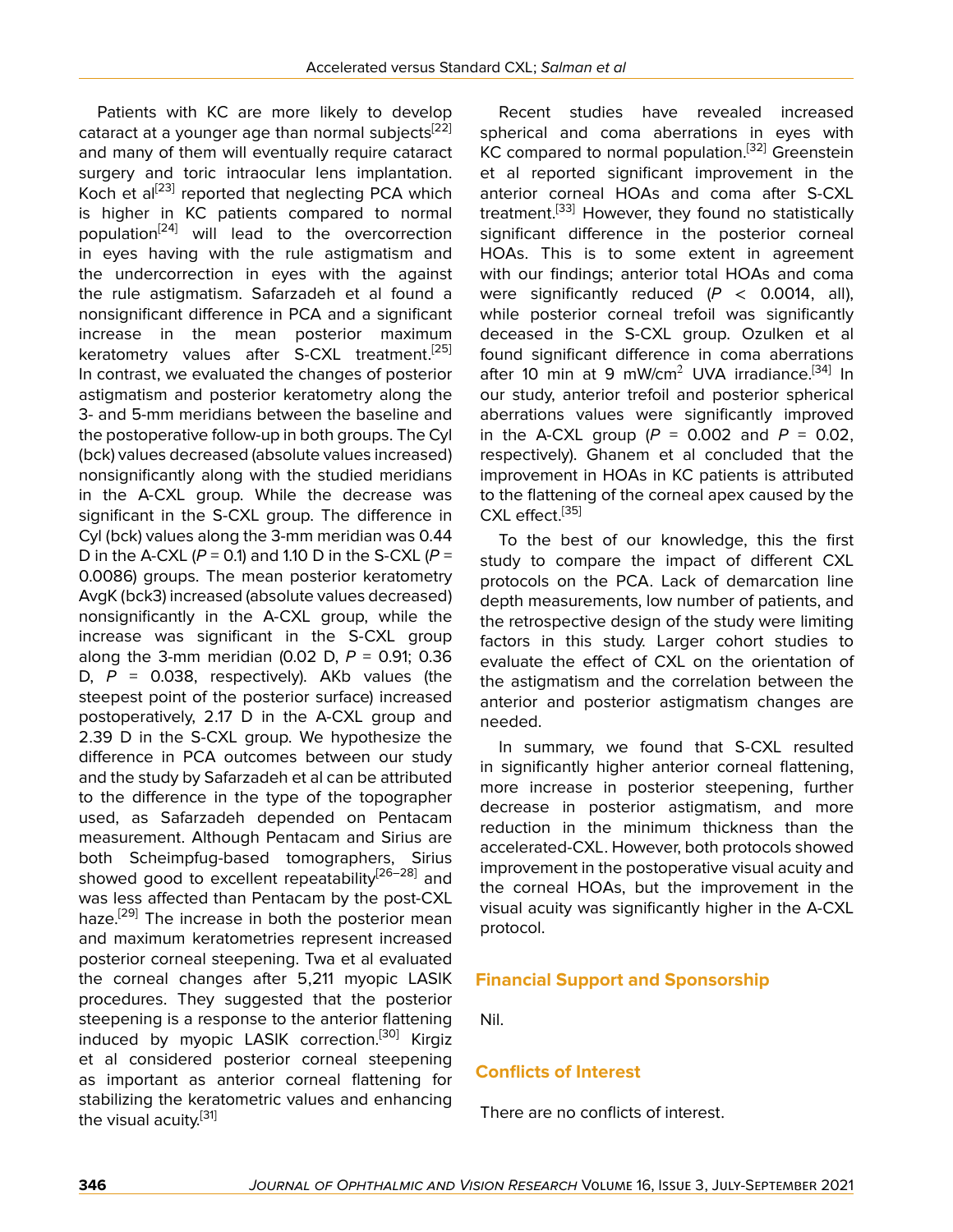#### *REFERENCES*

- <span id="page-9-0"></span>1. Wollensak G, Spoerl E, Seiler T. Riboflavin/ultravioleta-induced collagen crosslinking for the treatment of keratoconus. *Am J Ophthalmol* 2003;135:620–627.
- <span id="page-9-1"></span>2. Zhang Y, Conrad AH, Conrad GW. Effects of ultraviolet-A and riboflavin on the interaction of collagen and proteoglycans during corneal cross-linking. *J Biol Chem* 2011;286:13011–13022.
- <span id="page-9-2"></span>3. Kirgiz A, Eliacik M, Yildirim Y. Different accelerated corneal collagen cross-linking treatment modalities in progressive keratoconus. *Eye Vis* 2019;6:16.
- 4. Saleem MIH, Ibrahim Elzembely HA, AboZaid MA, Elagouz M, Saeed AM, Mohammed OA, et al. Three-year outcomes of cross-linking plus (combined cross-linking with femtosecond laser intracorneal ring segments implantation) for management of keratoconus. *J Ophthalmol* 2018;2018:6907573.
- <span id="page-9-3"></span>5. Cifariello F, Minicucci M, Di Renzo F, Di Taranto D, Coclite G, Zaccaria S, et al. Epi-off versus epi-on corneal collagen cross-linking in keratoconus patients: a comparative study through 2-year follow-up. *J Ophthalmol* 2018;2018:4947983.
- <span id="page-9-4"></span>6. Bunsen RW, Roscoe HE. Photochemical researches – part V. On the measurement of the chemical action of direct and diffuse sunlight. *Proc R Soc Lond* 1863;12:306–312.
- <span id="page-9-5"></span>7. Woo JH, Iyer JV, Lim L, Hla MH, Mehta JS, Chan CMl, et al. Conventional versus accelerated collagen cross-linking for keratoconus: a comparison of visual, refractive, topographic and biomechanical outcomes. *Open Ophthalmol J* 2017;11:262–272.
- 8. Aldahlawi NH, Hayes S, O'Brart DP, Meek KM. Standard versus accelerated riboflavin-ultraviolet corneal collagen crosslinking: resistance against enzymatic digestion. *J Cataract Refract Surg* 2015;41:1989–1996.
- <span id="page-9-6"></span>9. Zhu AY, Jun AS, Soiberman US. Combined protocols for corneal collagen cross-linking with photorefractive surgery for refractive management of keratoconus: update on techniques and review of literature. *Ophthalmol Ther* 2019;8:15–31.
- <span id="page-9-7"></span>10. Arbelaez MC, Versaci F, Vestri G, Barboni P, Savini G. Use of a support vector machine for keratoconus and subclinical keratoconus detection by topographic and tomographic data. *Ophthalmology* 2012;119:2231–2238.
- <span id="page-9-8"></span>11. Reeves SW, Stinnett S, Adelman RA, Afshari NA. Risk factors for progression to penetrating keratoplasty in patients with keratoconus. *Am J Ophthalmol* 2005;140:607–611.
- <span id="page-9-9"></span>12. Nicula C, Pop R, Rednik A, Nicula D. 10-year results of standard cross-linking in patients with progressive keratoconus in Romania. *J Ophthalmol* 2019;2019:8285649.
- <span id="page-9-10"></span>13. Bozkurt E, Ozgurhan EB, Akcay BI, Kurt T, Yildirim Y, Günaydin ZK, et al. Refractive, topographic, and aberrometric results at 2-year follow-up for accelerated corneal cross-link for progressive keratoconus. *J Ophthalmol* 2017;2017:5714372.
- <span id="page-9-11"></span>14. Tomita M, Mita M, Huseynova T. Accelerated versus conventional corneal collagen crosslinking. *J Cataract Refract Surg* 2014;40:1013–1020.
- <span id="page-9-12"></span>15. Zarei-Ghanavati S, Khakshour H, Vejdani M, Ghooshkhanei H, Vejdani A. Evaluation of changes

in visual acuity, contrast sensitivity and aberrations in patients with keratoconus after corneal collagen cross-linking. *J Ophthalmic Vis Res* 2017;12:260–264.

- <span id="page-9-13"></span>16. Hashemi H, Fotouhi A, Miraftab M, Bahrmandy H, Seyedian MA, Amanzadeh K, et al. Short-term comparison of accelerated and standard methods of corneal collagen crosslinking. *J Cataract Refract Surg* 2015;41:533–540.
- <span id="page-9-14"></span>17. Wittig-Silva C, Whiting M, Lamoureux E, Lindsay RG, Sullivan LJ, Snibson GR. A randomized controlled trial of corneal collagen cross-linking in progressive keratoconus: preliminary results. *J Refract Surg* 2008;24:S720–S725.
- <span id="page-9-15"></span>18. Sykakis E, Karim R, Evans JR, Bunce C, Amissah-Arthur KN, Patwary S, et al. Corneal collagen cross-linking for treating keratoconus. *Cochrane Database Syst Rev* 2015;3:CD010621.
- <span id="page-9-16"></span>19. Shetty R, Pahuja NK, Nuijts RM, Ajani A, Jayadev C, Sharma C, et al. Current protocols of corneal collagen crosslinking: visual, refractive, and tomographic outcomes. *Am J Ophthalmol* 2015;160:243–249.
- <span id="page-9-17"></span>20. Greenstein SA, Shah VP, Fry KL, Hersh PS. Corneal thickness changes after corneal collagen crosslinking for keratoconus and corneal ectasia: one-year results. *J Cataract Refract Surg* 2011;37:691–700.
- <span id="page-9-18"></span>21. Wongchaisuwat N, Metheetrairat A, Chonpimai P, Nujoi W, Prabhasawat P. Comparison of central corneal thickness measurements in corneal edema using ultrasound pachymetry, Visante anterior-segment optical coherence tomography, Cirrus optical coherence tomography, and Pentacam Scheimpflug camera tomography. *Clin Ophthalmol* 2018;12:1865–1873.
- <span id="page-9-19"></span>22. Thebpatiphat N, Hammersmith KM, Rapuano CJ, Ayres BD, Cohen EJ. Cataract surgery in keratoconus. *Eye Contact Lens* 2007;33:244–246.
- <span id="page-9-20"></span>23. Koch DD, Jenkins RB, Weikert MP, Yeu E, Wang L. Correcting astigmatism with toric intraocular lenses: effect of posterior corneal astigmatism. *J Cataract Refract Surg* 2013;39:1803–1809.
- <span id="page-9-21"></span>24. Aslani F, Khorrami-Nejad M, Aghazadeh Amiri M, Hashemian H, Askarizadeh F, Khosravi B. Characteristics of posterior corneal astigmatism in different stages of keratoconus. *J Ophthalmic Vis Res* 2018;13:3–9.
- <span id="page-9-22"></span>25. Safarzadeh M, Nasiri N, Doostdar A, Kamali M. Comparative study of changes of corneal curvatures and uncorrected distance visual acuity prior to and after corneal collagen crosslinking: 1-year results. *Taiwan J Ophthalmol* 2016;6:127–130.
- <span id="page-9-23"></span>26. Finis D, Ralla B, Karbe M, Borrelli M, Schrader S, Geerling G. Comparison of two different scheimpflug devices in the detection of keratoconus, regular astigmatism, and healthy corneas. *J Ophthalmol* 2015;2015:315281.
- 27. Lanza M, Paolillo E, Gironi Carnevale UA, Lanza A, Irregolare C, Mele L, et al. Central corneal thickness evaluation in healthy eyes with three different optical devices. *Cont Lens Anterior Eye* 2015;38:409–413.
- <span id="page-9-24"></span>Kumar M, Shetty R, Jayadev C, Rao HL, Dutta D. Repeatability and agreement of five imaging systems for measuring anterior segment parameters in healthy eyes. *Indian J Ophthalmol* 2017;65:288–294.
- <span id="page-9-25"></span>29. Shetty R, Agrawal A, Deshmukh R, Kaweri L, Rao HL, Nagaraja H, et al. Effect of post crosslinking haze on the repeatability of Scheimpflug-based and slit-scanning